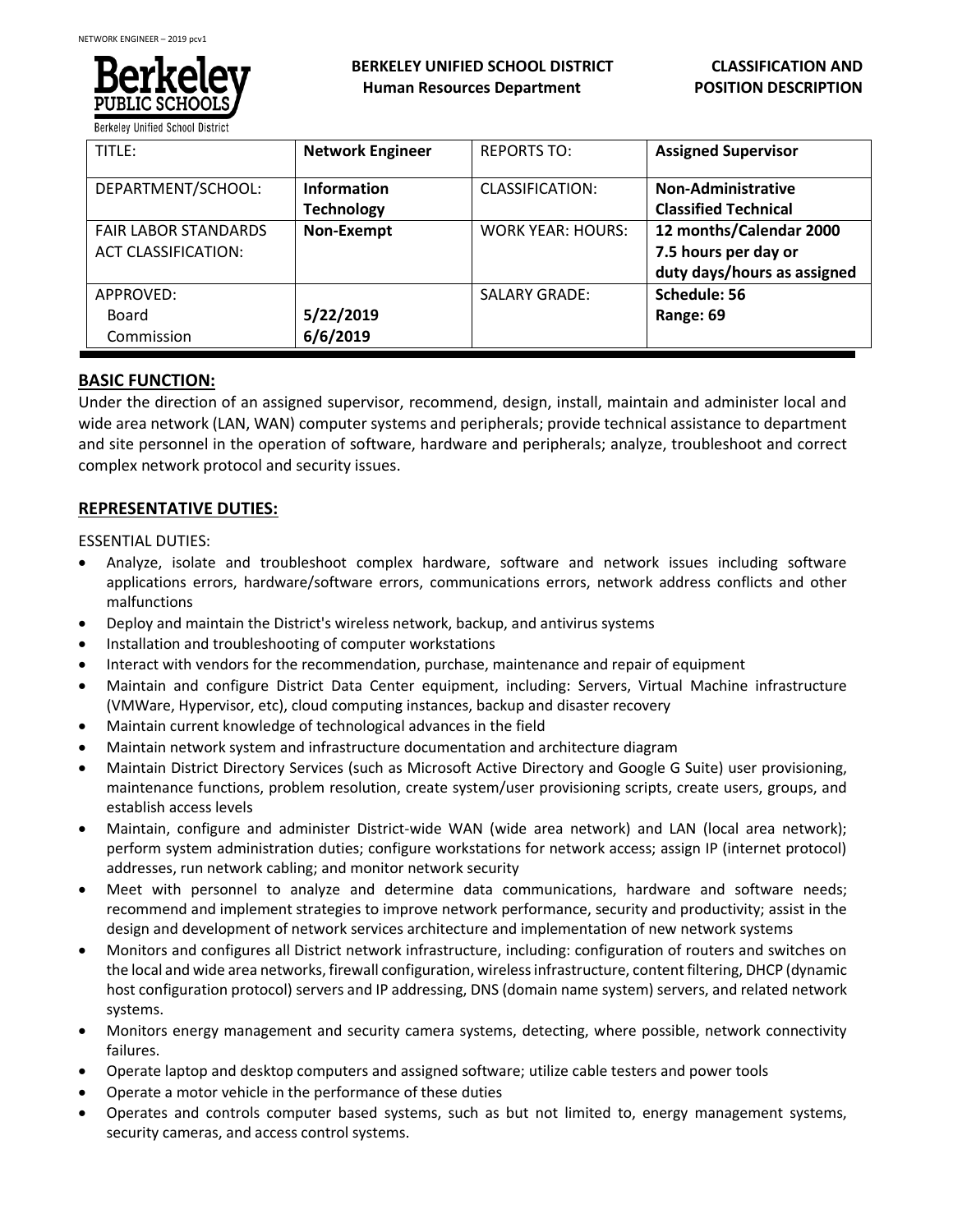Essential Duties (continued):

- Participate in the development and maintenance of security systems for network equipment including internal and external network security
- Provide technical assistance to department and site personnel in the operation of software, hardware and peripherals
- Provide technical assistance for the District's help desk to solve end users' technical requests
- Responsible for administering and configuring network security as related to user accounts, VPN, anti-virus, and password controls.
- Under the direction of supervisor, plan and document network architecture to support current needs of District
- Update and upgrade software/firmware for servers and network equipment
- Works with departments attaching IoT (internet of things) devices to the network to ensure the security of network, data and device security is maintained
- Perform related duties as assigned by supervisor

# **MINIMUM QUALIFICATIONS**

*The requirements listed below are representative of knowledge skills and abilities required to satisfactorily perform the essential duties and responsibilities.*

# **Education and Experience**: Any combination equivalent to:

- A. Graduation from high school or equivalent. Bachelor's degree in Information Technology/Information Systems that includes specific coursework in programming and/or network administration.
- B. Five (5) years' experience in design and sharing of networked hardware and software resources in a large, wide area network environment.

# **LICENSES AND OTHER REQUIREMENTS**:

Valid California Driver's License and vehicle insurability to comply with District requirements. Employment eligibility that includes fingerprint, tuberculosis and/or other employment clearance. Incumbents in this classification may be required to speak, read and write in a designated second language.

### **KNOWLEDGE OF:**

- Applicable laws, codes, regulations, policies and procedures to include State Education Code
- Computerized maintenance energy systems management principles as related to the duties of the position.
- Correct English usage, grammar, spelling, punctuation and vocabulary
- Data entry and retrieval techniques
- Desktop and network operating systems, including Microsoft Windows, Linux, Chrome OS, Mac OS, and iOS
- Development of system and user documentation
- Interpersonal skills using tact, patience, courtesy and professionalism
- LAN and WAN network software, hardware, configurations, enhancements, TCP/IP, VLANs, and routing protocols and topologies
- Major networking equipment vendor operating systems (Such as: Cisco, HPE/Aruba, Brocade)
- Mathematical computations
- Methods and techniques for performing connectivity testing and troubleshooting including the use of diagnostic tools and equipment
- Modern office procedures and record-keeping techniques
- Motor vehicle operation
- Network management, backup and print systems, security and anti-virus procedures, video systems, VoiP (voice over internet protocols) systems, clock/speaker systems, and other typical network services.
- Operation of a computer and assigned software
- Operations, policies and objectives relating to school district activities
- Oral and written communication skills
- Organizational operations, policies and objectives
- Record-keeping and report preparation techniques
- Research methods
- Server operating systems, hardware, and infrastructure such as: Windows Server, Linux, VMWare, Hyper-v, storage area networks (SAN) and network attached storage (NAS)
- Set-up of wireless networks with controllers and noncontroller based management systems
- TCP/IP addressing, routing, configuration, and troubleshooting methods
- Technical aspects of field of specialty
- Telephone techniques and etiquette